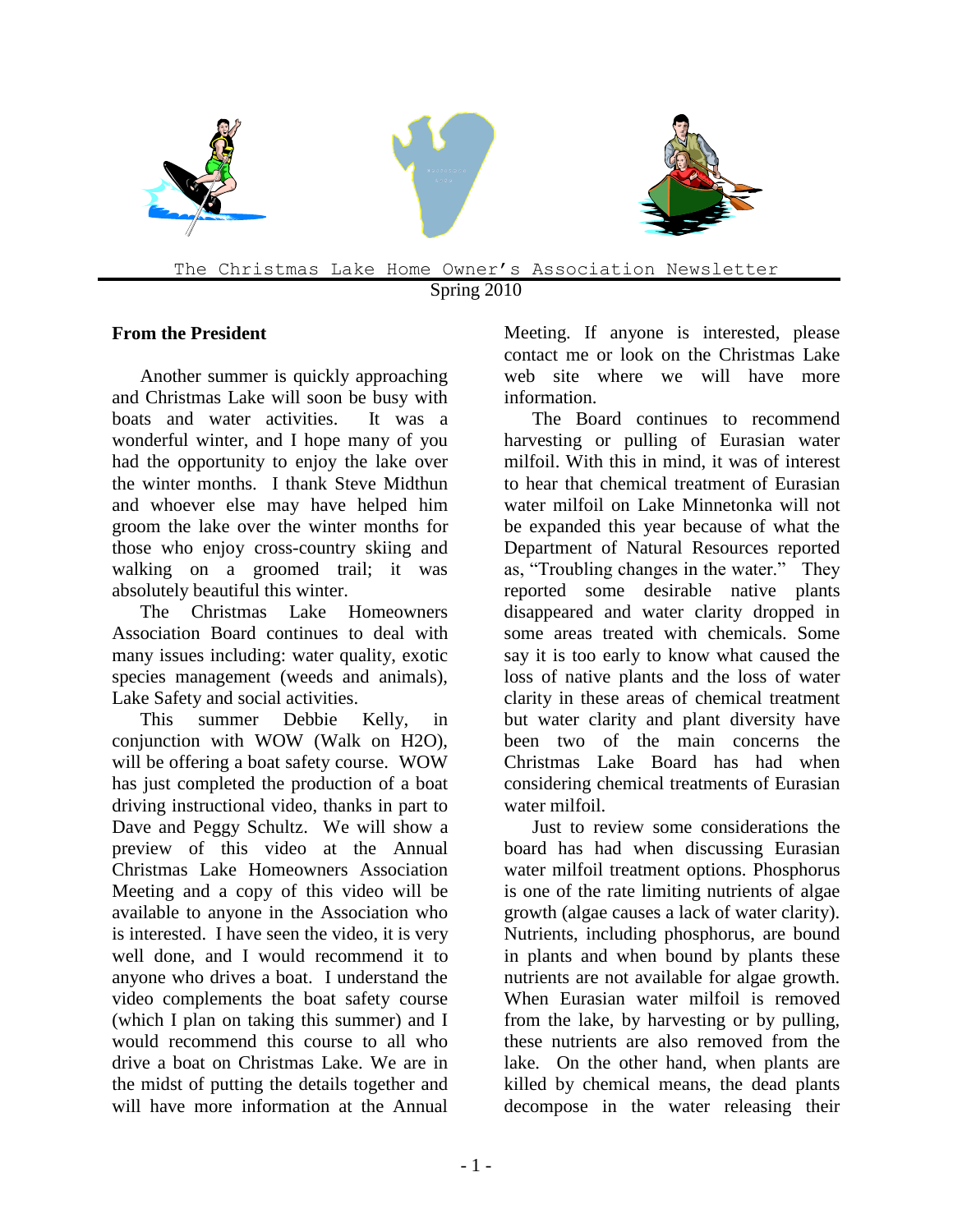nutrients (including phosphorus) and this increase in water nutrients can lead to algae blooms. Also the roots of plants stabilize the lake bottom, this helps prevent waves from stirring lake bottom sediments which would also decrease water clarity.

Another point to remember is Christmas Lake is like a basin, it has a relatively small watershed and when water (and whatever else) enters Christmas Lake it stays in the lake for a very long time because very little water leaves the lake. Many other lakes are kind of like slow moving rivers where water (and other things) enter the lake, then slowly move through the lake exiting at a creek. Being like a basin is one reason Christmas Lake stays so clear but it also means any changes that occur to our water quality may be with us for a long time to come. This is one of the reasons we hired Blue Water Science to compile past lake data from all know sources (DNR, State of Minnesota, Hennepin County, Carver County, private sources, etc.) and to monitor the lake annually. By doing this we now have all the lake's data in a central location, better enabling us to detect water quality changes that may occur.

I hope everyone has a safe and fun summer. If you have any questions, please give me a call.

## *Ron Mason*

### **Annual Meeting**

The Christmas Lake Homeowners Association Annual Meeting will be held on May 27 at 7:00 pm in the Excelsior Elementary School Auditorium. We hope to have a large turnout.

Last year, the Board agreed to hire Blue Water Science to perform analyses of the lake and present the findings to the Board last fall for better decision making to preserve the future of Christmas Lake. The

findings will be made available to the membership at the Annual Meeting.

# **12 th Annual Christmas Lake Run/Walk**

The 12<sup>th</sup> Annual Christmas Lake Fun Run/Walk will be held on Memorial Day, May 31, at 9:00. Last year, we contributed \$2,140 to the Intercongregational Food Shelf. This year's proceeds will be sent to a deserving charity chosen by the Association Board members. Suggestions are welcome.

#### **Annual Dues**

This year's dues will be set at the Annual Meeting.

#### **Boating Safety Classes**

The details will be covered at the Annual Meeting. In the meantime, if you would like more information, please contact Ron Mason.

# **July 4th Activities**

Last year's theme for the parade and dock contest was "Rock and Roll". There were many outstanding entries. Below are pictures of the winning entries and the annual poem. The 2010 theme will be announced soon. We are looking for a volunteer family to host this year's after party. Please contact Ron Mason or Harley Feldman if you would like to host the party.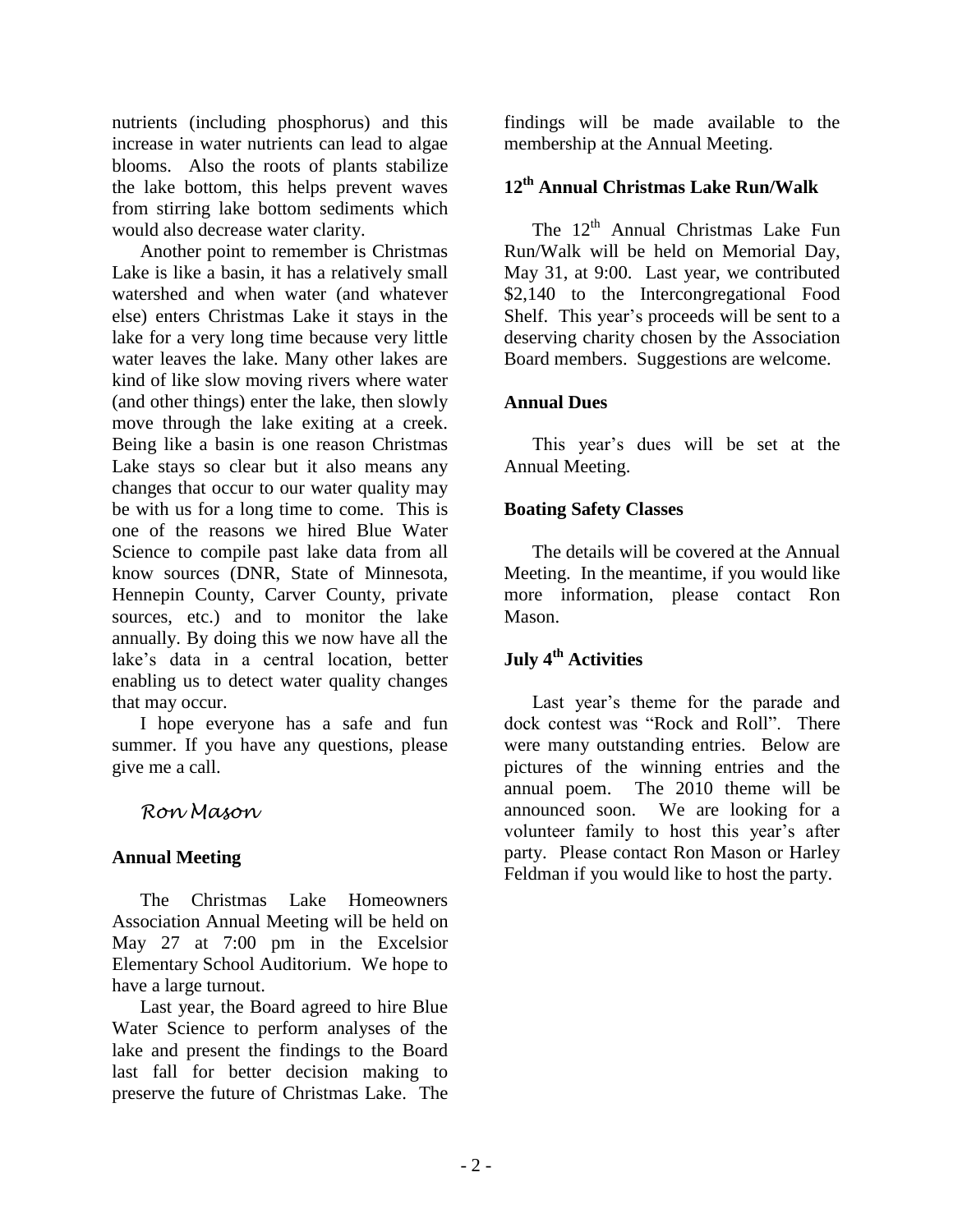

**Eagle Boat – "Deep Purple" (Szalapskis)**



**Shark – "Old Time Rock n Roll" (Jabs and Pollads)**



**Eagle Dock – "Jackson Kelly Five" (Kellys)**



**HM - "Purple Rainey" (Raineys)**



**Eager Beaver – "Jail House Rock" (Newhouses and Feeneys)**



**HM - "Elvis" (Twifords)**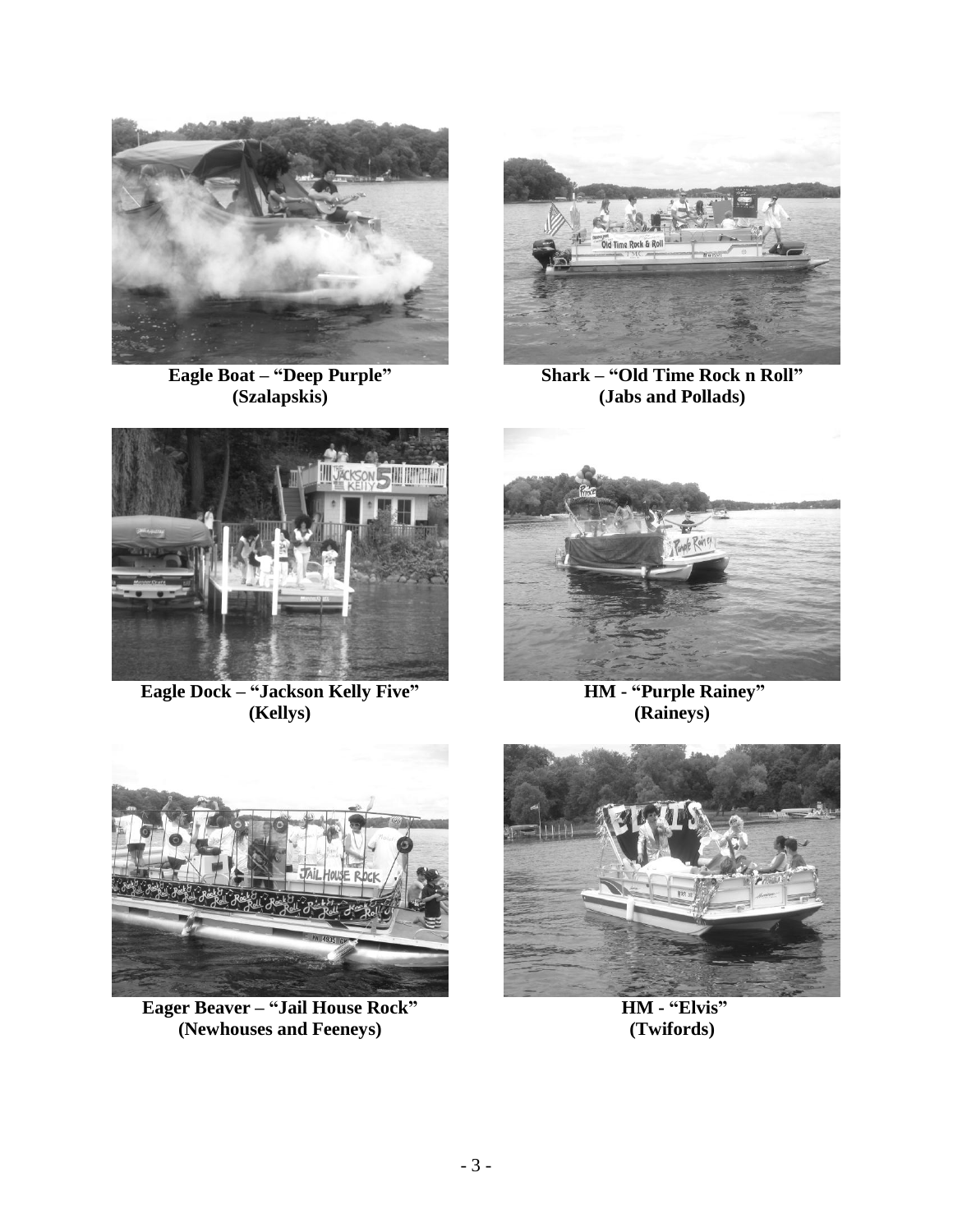*Christmas Lake – July 4th, 2009* by Harley Feldman

Here we are again, the Fourth of July to be sure A day of festivities, with enjoyment that is pure.

Running the race starts the day, there are runners with a passion Then it's onto the parade, with many in fashion.

The theme for this year, was chosen as "Rock and Roll" The winners will be decided, by the judges by poll.

The judges were Irene Joseph and Ron Mason, Jack and Deanne Carolyn Peterson son's Greg, and yours truly Harley Feldman.

The Eagle Awards, are given to the very best That special dock and boat, that the judges attest.

The Eager Beaver Award, goes to the best group well done It's the very best result, that could not be outdone.

The Shark Award is very special, it goes to the display that is outstanding Typically crude or very funny, the result quite commanding.

American Bandstand, the Joyces in splendor The music was awesome, and oh so tender.

Splish-Splash for Lot 11, and the Punkes had soap beards The balloons were blue and white, and everyone cheered.

Purple Rain was the favorite theme, Beddors and the Raineys The children were all singing, was that Julie in training?

Rock N Roll from the Novaczyks, they missed the musical theme And the rock and the roll, seemed a very bizarre scheme.

The Twifords had Elvis, he was signing away The girls were excited, throwing their bras as they swayed.

Deep Purple was the Szalapskis, the music was fair Where did Ed Szalapski, get all of that hair?

Hall of Fame musicians, were evident on the Mackays That old wooden boat, was a very special display.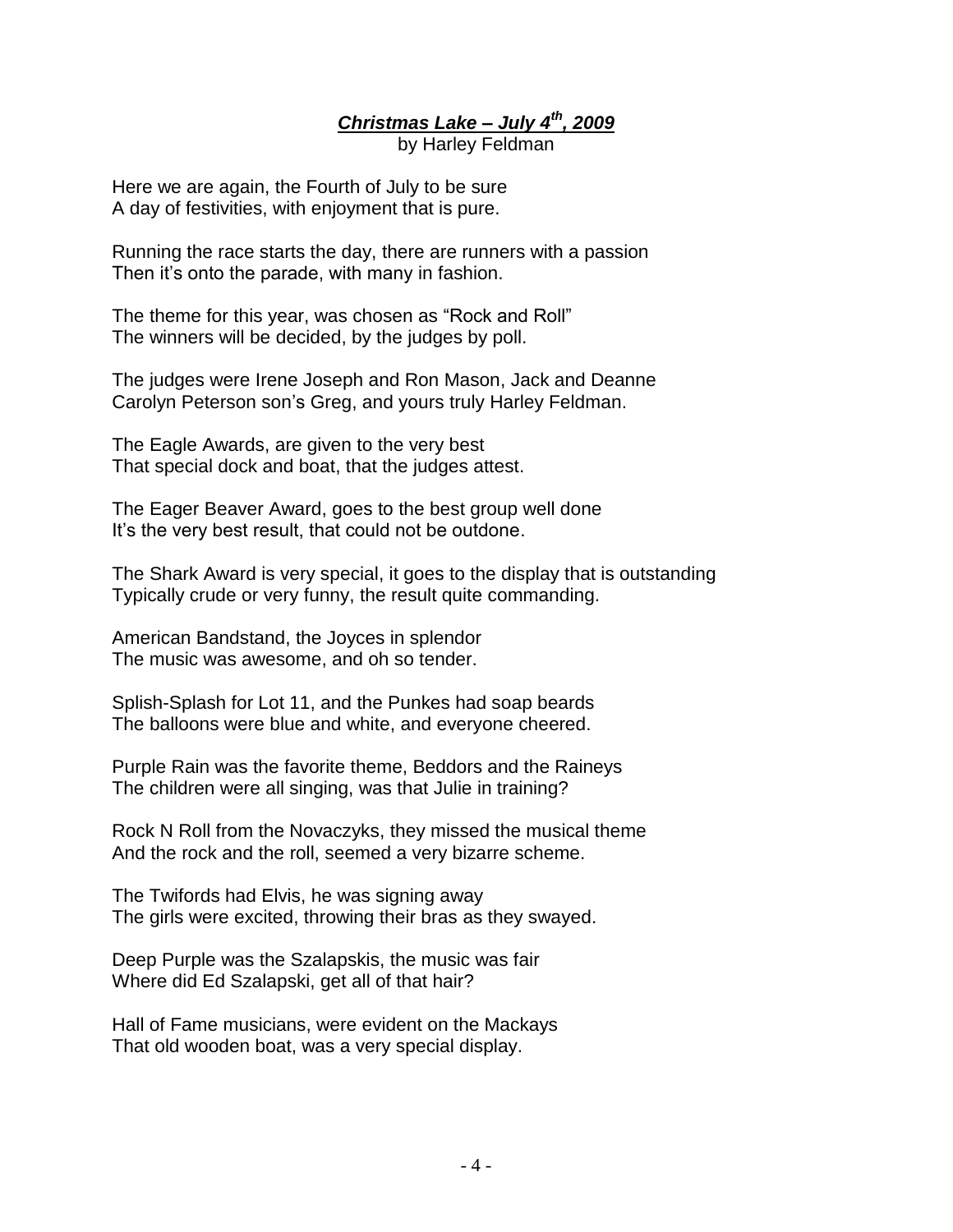The Jabs and the Pollads, were Old Time Rock and Roll Can you believe the great moves, as Tom stole the show.

Jimi Hendricks was jamming, Swirtzs were singing along Newhouses were Jail House Rock, the music was strong.

The Fields they delivered, the birth of Rock and Roll That was the ugliest mother, and the baby was a troll.

Sgt. Pepper and the Beatles, inhabited Schultz's double decker There were musicians galore, they even had a groupie heckler.

Cunninghams had many family, "You Can't Always Get What You Want" Bernie Madoff and the others, were ever a taunt.

Another Purple Rain on the Wetzels, they attempted signs that were fine The Larsons found Johnny Cash, and June Carter walked the line.

Hunka Hunka Burning Love, the Larsons pretended Elvis The women were topless, and shaking their pelvis.

Bad Moon Rising was such a jolt, the Overstads were real crazy The Fagerlee's Hall of Fame musicians, they were definitely not lazy.

The Jackson Five invaded the Kellys, in memory of Michael to be seen The whole family was dancing, their moves were a scene.

On to the awards…….

For Dishonorable Mention, the Larsons went topless For Honorable Mention, the Purple Raineys boat was spotless.

And Elvis was special, on the Twifords boat A little more crooning, as the award was real close.

The Eagle Boat Award, goes to the people with much hair The music was live, Szalapskis won fair and square.

The Eagle Dock Award, was for dancing smooth like jelly The whole family was in sync, and it goes to the Kellys.

The Eager Beaver Award, were Jail House Rockin away To the Newhouses and Feeneys, the kids were all singing away.

The Shark Award is real special, it was for a unique Dad It goes to the Jabs and their friend, the incomparable Tom Pollad.